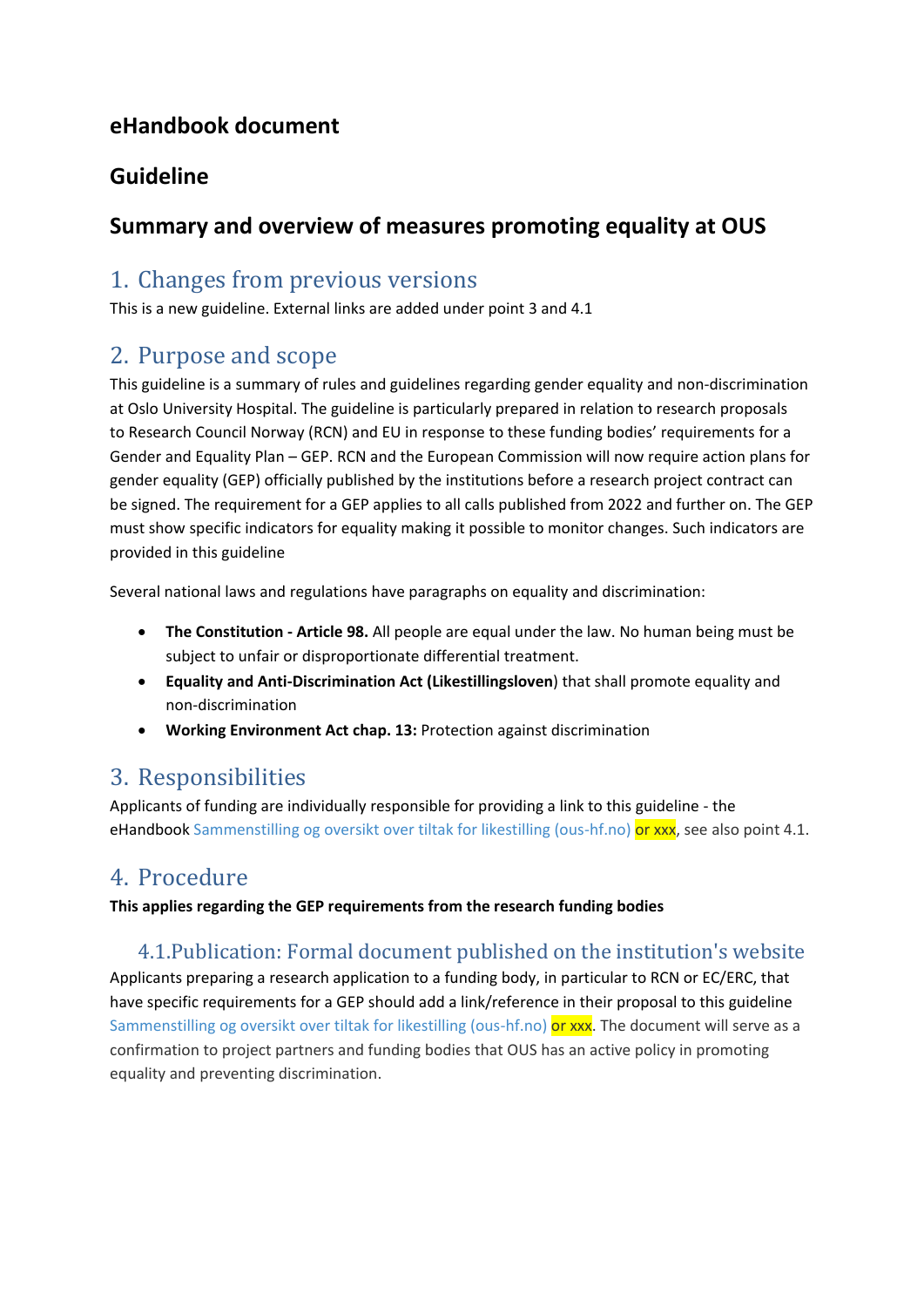### 4.2.OUS resources on equality

OUS has a strong focus on gender equality and equal opportunities. This is embodied our policies and strategies. The HR department has the main responsibility for developing and maintaining equality strategies and policies towards all employees.

The department Equal services – patient security, quality and cooperation (Likeverdige tjenester i Stab Pasientsikkerhet, kvalitet og samhandling) is responsible for giving advice and guidance regarding equal health services to all patients according to the Strategy for equal health services and diversity 2017-2021 [\(Strategi for likeverdige helsetjenester og mangfold 2017-2021\)](http://ehandbok.ous-hf.no/document/128498).

More information on equal health services can be found at [DST PKS Likeverdige helsetjenester \(ous](http://intranett.ous-hf.no/ikbViewer/page/ous/mittskrivebord/organisasjon/klinikk?p_section_dim_id=202570&level=4)[hf.no\).](http://intranett.ous-hf.no/ikbViewer/page/ous/mittskrivebord/organisasjon/klinikk?p_section_dim_id=202570&level=4)

#### 4.3.Statistics and monitoring of measures on equality

OUS keep statistic records and have systems for monitoring developments in gender equality and equal opportunities. OUS keep annual records on the distribution of men and women in different job categories and monitor changes in employment in the categories regarding gender equality and diversity. The objectives towards having a personnel group that reflect the diversity of patient groups served at the hospital are also monitored.

### 4.4.Training

OUS has an extensive training programs directed toward new employees, leaders/managers, and employees in general. These training programs include modules of equal rights regardless of gender, ethnicity, religion, belief, disability, sexual orientation, gender identity, gender expression, age or other significant characteristics of a person. The training also focus on giving all patients respect and equal treatment regardless of background.

### 4.5.Gender equality and equal opportunities in recruitment and appointments

#### 4.5.1. Announcement of vacancy at OUS

In all vacancy announcements, a declaration of diversity is included:

*"Oslo University Hospital is a workplace with great diversity. We believe this is essential to perform the tasks required of us. Therefore, we pursue diversity among our job applicants and encourage everyone to apply regardless of who you are and what background you have."*

#### 4.5.2. Pre assessment and review of incoming applications

In The guide for interview, reference checks and selection of candidates [\(Veileder for intervju,](http://ehandbok.ous-hf.no/document/43292)  [referansesjekk og valg av kandidat\)](http://ehandbok.ous-hf.no/document/43292) point 2.1.3, 2<sup>nd</sup> paragraph there are provisions for leaders not to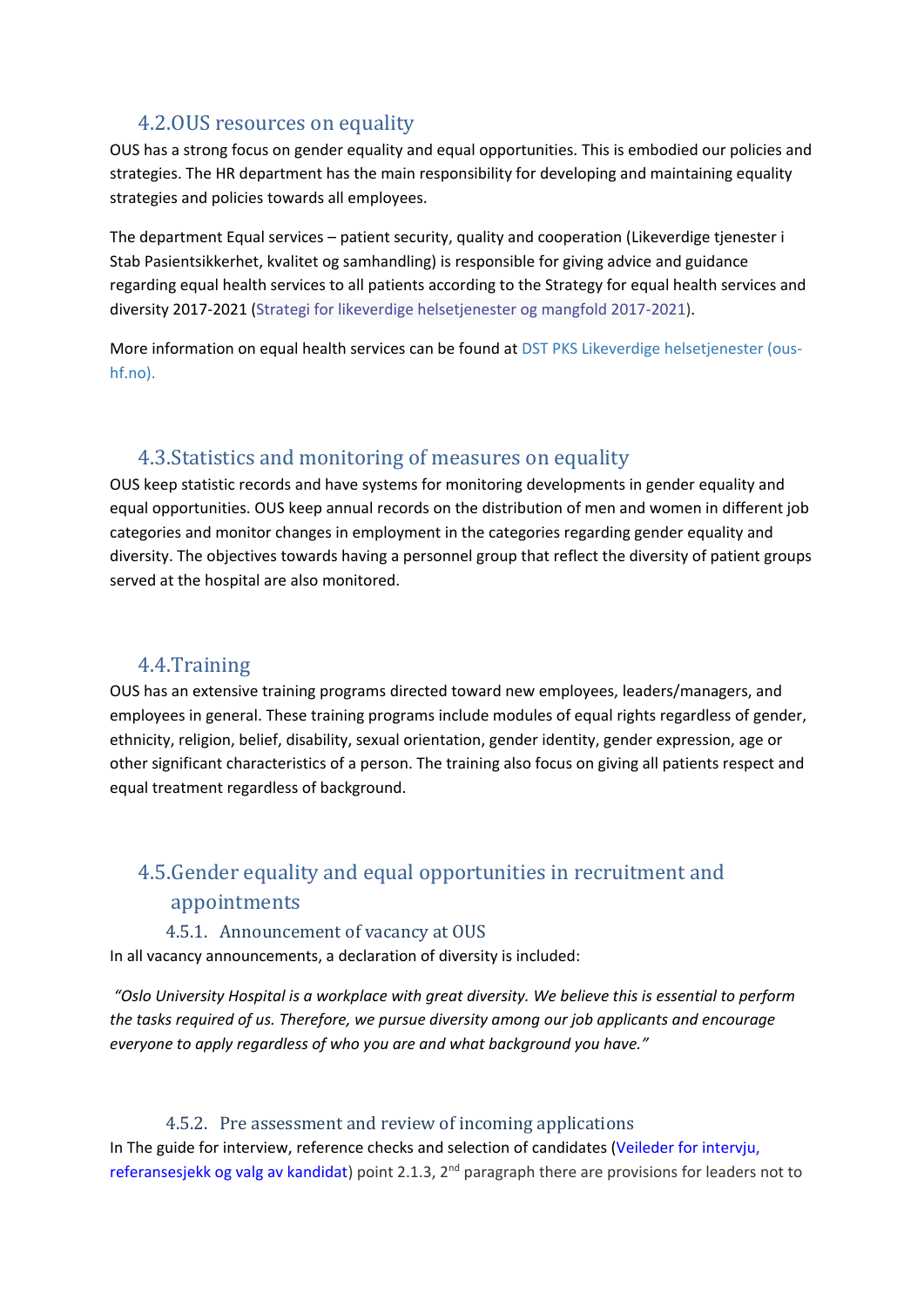do any form of discrimination in the review of incoming applications. Leaders must do a factual evaluation and basing decisions only on relevant information. In the same point, there is also provisions for inclusive recruitment and blind recruitment.

In the recruitment process, it shall not be obtained information about or in other ways taken into account the following issues about a candidate:

- Pregnancy, adoption, family planning
- Religious and cultural issues
- Sexual orientation, gender identity, and gender expression
- Political issues or memberships in workers' organizations
- Health information (that is not relevant for the position)
- Any issues not relevant for a job appointment

In the application process for vacancies, OUS has a policy that at least one applicant with a CV having blind spots, disabilities, or immigrant background should be invited to a job interview; given that the applicant himself/herself has indicated this in the application and that the applicant is qualified for the position.

### 4.6.Gender equality and equal opportunities – employees at OUS

OUS has as an overall objective to give all employees meaningful work conditions with equal opportunities and rights independent of sex/gender, religion, faith, ethnicity, sexual orientation, functional ability and age. The health trust actively encourage equal access to professional development, leader training and career opportunities.

In the same way as similar health institutions OUS is a workplace with a majority of female employees. Out of a the total person-years 71,9 percent is performed by women and 28,1 percent by men. In middle management, there is majority of female leaders. In top management, level one and two in the organisation, 9 of a total of 24 are women. The health trust board had in 2019 three female members and five male.

### 4.7.Equality in research

OUS had in 2021 approx. 1350 employees working in research positions as research fellows, postdocs, scientist, senior scientist and scientist without a PhD. Of these employees, 790 were female and 560 men. Approximately the same number of employees are engaged in research activities as a part of their engagement. However with a job appointment in other employment categories (medical doctors, nurses, psychologist, bio engineers and other support personnel).

OUS works to promote equal opportunities for all scientist to take leading positions in research and research projects.

OUS also works for, in the research itself and in the patient recruitment process, that sex/gender and other issues concerning equality are taken into account. To the extent possible research results shall be reported disaggregate on sex/gender making it possible to reveal differences between women and men relevant for impact and further research.